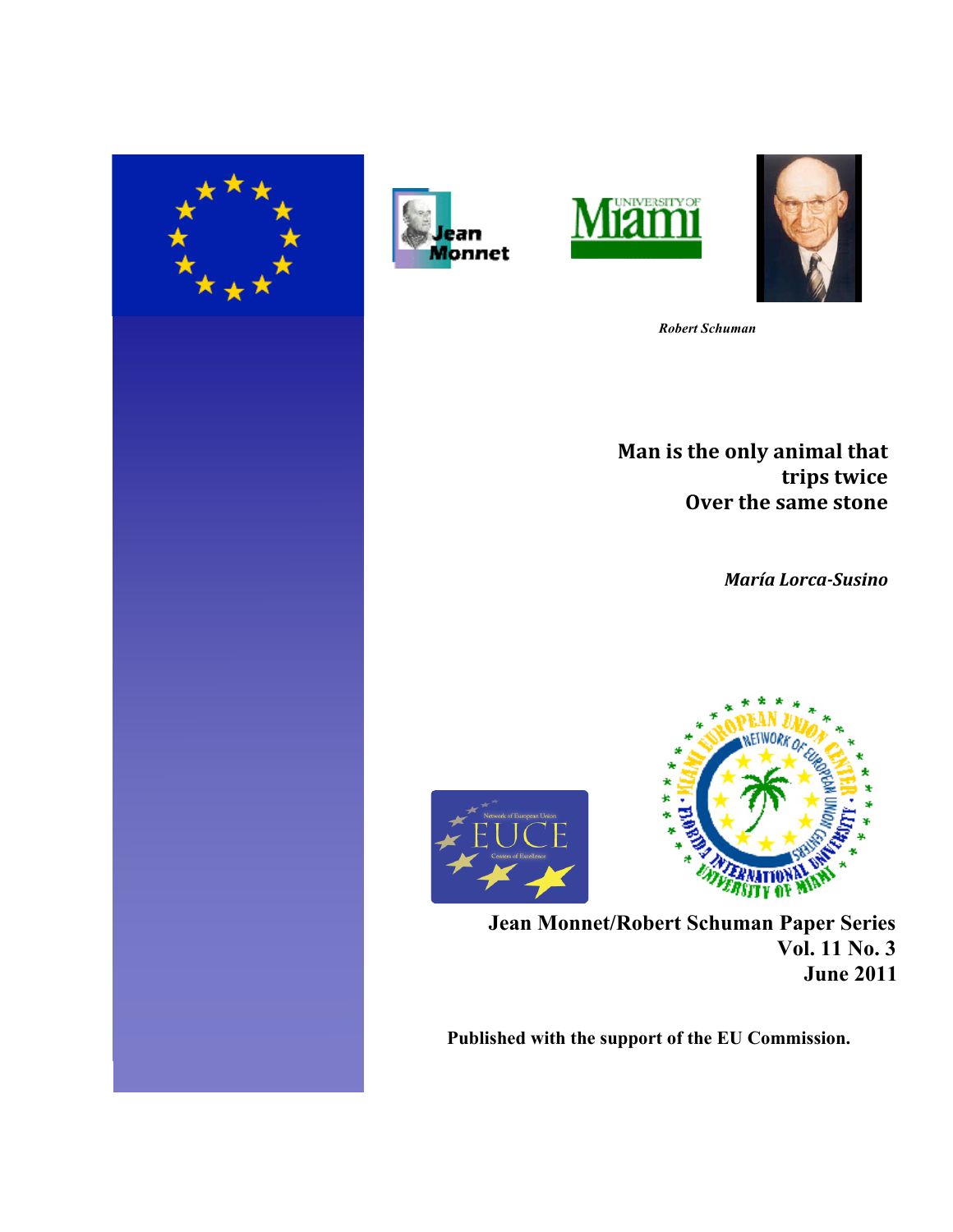### **The Jean Monnet/Robert Schuman Paper Series**

The Jean Monnet/Robert Schuman Paper Series is produced by the Jean Monnet Chair of the University of Miami, in cooperation with the Miami-Florida European Union Center of Excellence, a partnership with Florida International University (FIU).

These monographic papers analyze ongoing developments within the European Union as well as recent trends which influence the EU's relationship with the rest of the world. Broad themes include, but are not limited to:

- ♦ EU Enlargement
- ♦ The Evolution of the Constitutional Process
- ♦ The EU as a Global Player
- ♦ Comparative Regionalisms
- ♦ The Trans-Atlantic Agenda
- ♦ EU-Latin American Relations
- ♦ Economic issues
- ◆ Governance
- ♦ The EU and its Citizens
- ♦ EU Law

As the process of European integration evolves further, the Jean Monnet/Robert Schuman Papers is intended to provide current analyses on a wide range of issues relevant to the EU. The overall purpose of the monographic papers is to contribute to a better understanding of the unique nature of the EU and the significance of its role in the world.

## *Miami - Florida European Union Center Jean Monnet Chair Staff*

University of Miami **Joaquín Roy** (Director) Phone: 305-284-3266 Fax: (305) 284 4406

1000 Memorial Drive **Astrid Boening** (Associate Director) 101 Ferré Building **María Lorca** (Associate Editor) Coral Gables, FL 33124-2231 **Maxime Larive** (Research Assistant)

Web: www.miami.edu/eucenter **Florida International University** Rebecca Friedman (FIU, Co-Director)

## *Inter-American Jean Monnet Chair Editorial Board:*

**Carlos Hakansson,** Universidad de Piura, Perú **Finn Laursen,** Dalhousie University, Halifax, Canada **Michel Levi-Coral,** Universidad Andina Simón Bolívar, Quito, Ecuador **Fernando Laiseca,** ECSA Chile **Félix Peña,** Universidad Nacional de Tres de Febrero, Buenos Aires, Argentina **Lorena Ruano**, CIDE, Mexico **Eric Tremolada**, Universidad del Externado de Colombia, Bogotá, Colombia

## *International Jean Monnet Chair Editorial Advisors:*

**Francesc Granell**, University of Barcelona, Spain **Federiga Bindi,** University Tor Vergata, Rome **Natividad Fernández-Sola**, University of Zaragoza **Finn Laursen, Dalhousie,** University, Halifax, Canada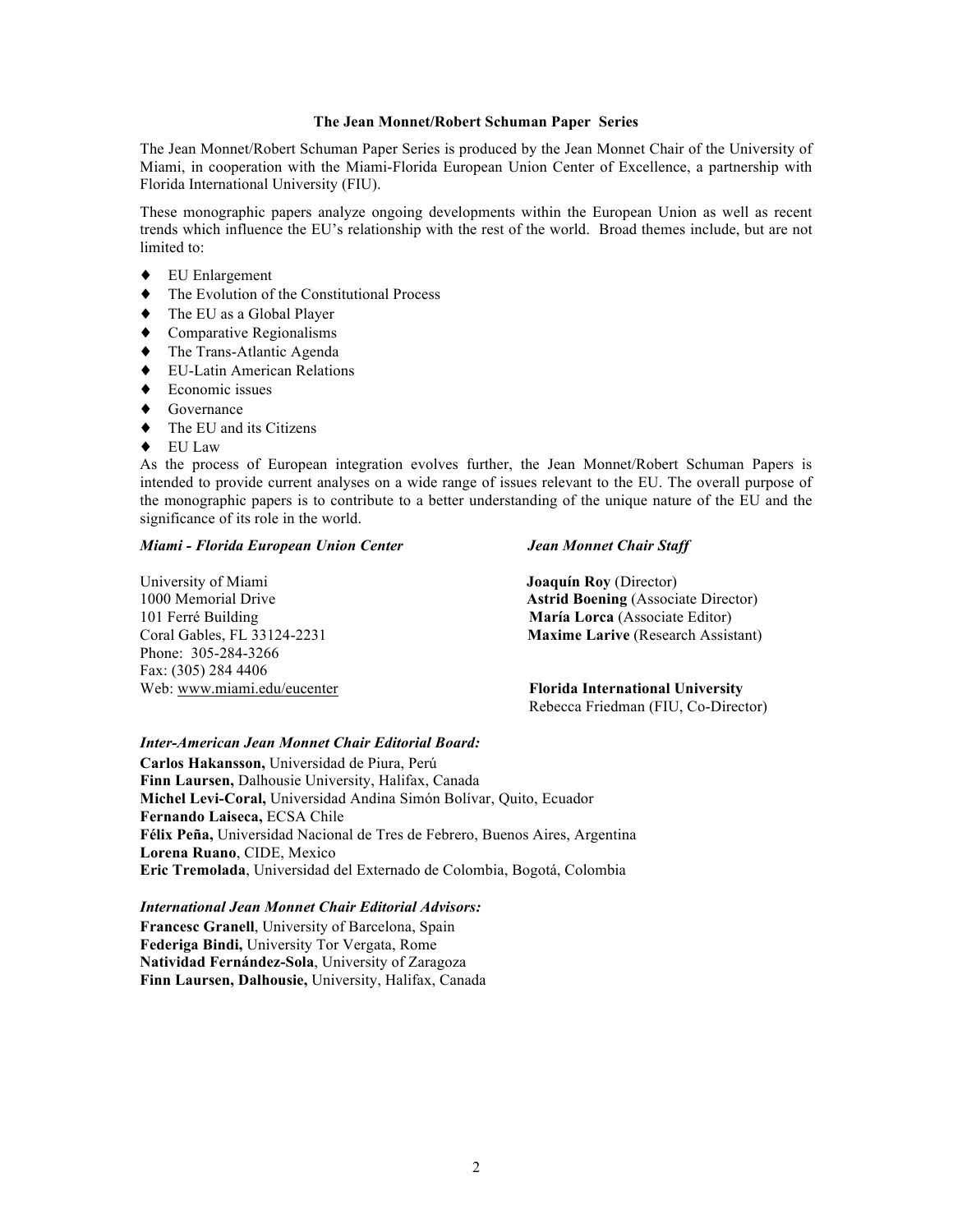## **Man is the only animal that trips twice over the same stone**

## *María Lorca-Susino*<sup>1</sup>

## **Introduction**

Since mid-2009 the world has been experiencing a feeble economic recovery that has been halted by an increase in oil prices which have negatively affected the recovery. History has taught us that the world has developed thanks to major industrial revolutions which have foster economic growth. The first industrial revolution took place in the  $19<sup>th</sup>$  century when engineers started using refined coal which helped the first step of industrialization. The second major economic revolution came in the  $20<sup>th</sup>$  century when the world moved forward due to the development of the petroleum industry with fuel oil and gasoline as a source of energy. The world's industrial performance and economic growth in the 21<sup>st</sup> century is still stuck on fuel oil and gasoline a limited resource which has become a source of political and economic instability.

The National Bureau of Economic research publically announced on September 20, 2010 that the Business Cycle Dating Committee determined "that a trough in business activity occurred in the U.S. economy in June 2009"<sup>2</sup> marking the technical end of the recession that began in December  $2007<sup>3</sup>$  and the beginning of the expansionary phase of the business cycle. This recession lasted 18 months making it the longest recession since World War II. The Federal Reserve has estimated that it would take the economy "12 years to recover the previous level of employment."<sup>4</sup> For this reason, this can be labeled as the *Great Recession of the* 21<sup>*st*</sup> *century*.

The following graph shows that since January 2009 real Growth Domestic Product (GDP) has been improving in the US reaching on the fourth quarter of 2009 a high growth of 5.01%, but declining ever since. It is important to remember that the NBER analyses GDP growth performance and declares expansion when there has been two consecutive quarters of GDP growth. By the same token, it declares a recession when the economy suffers two consecutive quarters of GDP decline. The fact that GDP growth since 2010 has been dropping from close to 5% at the beginning of 2010 to 1,8% in March 2011 is triggering a strong debate that the world could be suffering from what is called a "double dip" recession.

<sup>|&</sup>lt;br>|<br>| <sup>1</sup>María Lorca-Susino, Ph.D. is full-time lecturer of economics at the University of Miami as well as Associate Editor at the European Union Center of the University of Miami. She holds a Master in Business Administration in Finance, and a Master of Science in Economics and a Bachelors of Arts and Science in Political Science (University of Miami). She has recently published "The Euro in the 21<sup>st</sup> Century" (Ashgate). Her research interests include comparative political economy, with a special interest in the European Union and Spain. Her most recent publications are all available on line at www.miami.edu/eucenter.<br>
<sup>2</sup> National Bureau of Economic Research. http://www.nber.org/cycles/sept2010.html<br>
<sup>3</sup> National Bureau of Economic Research. http://www.nber.org/cycles/sept2010.html<br>
<sup>4</sup> National Bureau o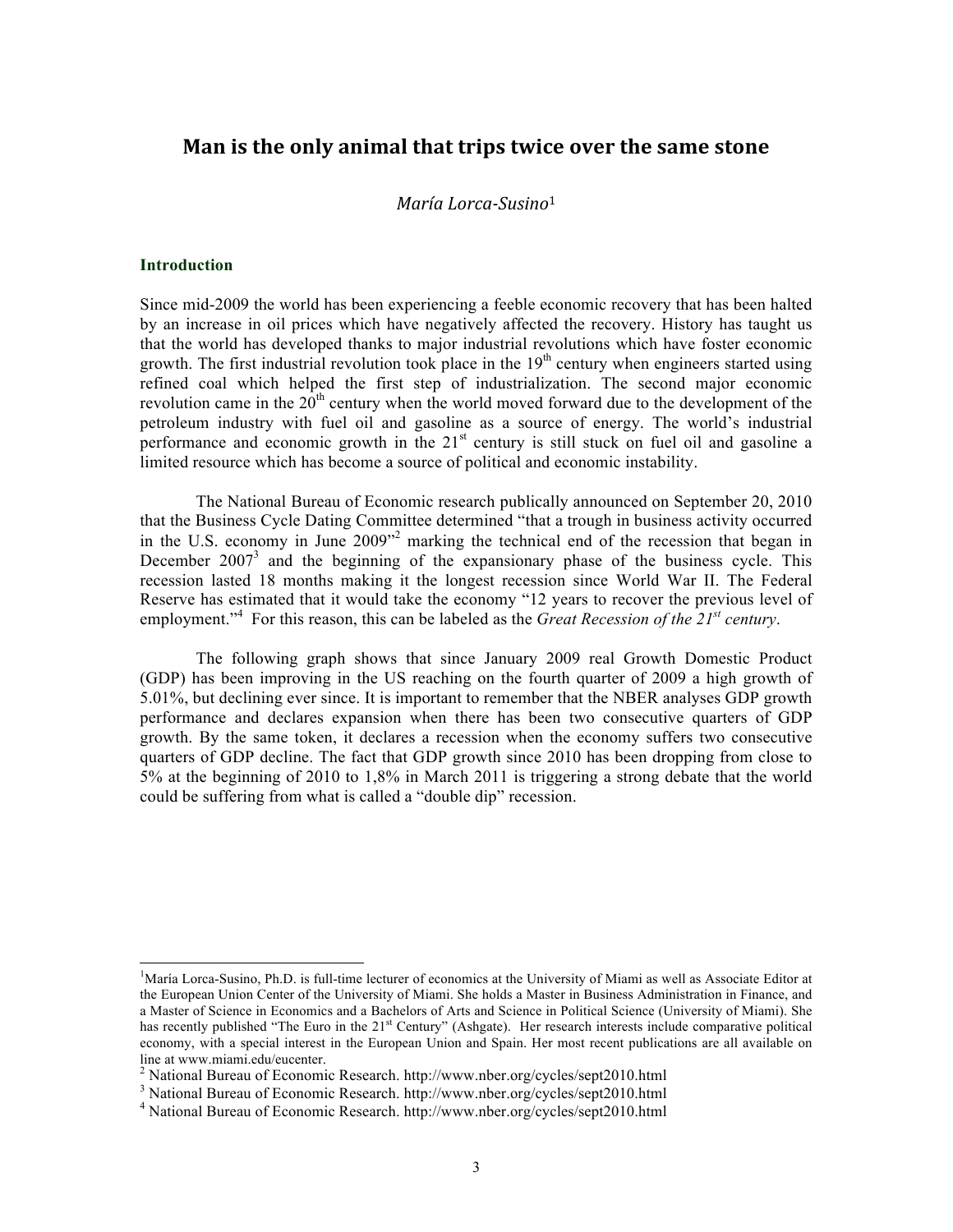

Another graph that is important to understand the economic situation is the unemployment rate which increase from levels of around 5% on January 2008 to all time highs of close to 10% on November 2008. In this short period of time, more than nine million jobs have been lost—two millions alone in the construction sector. Since November 2009, the unemployment rate has been improving, and on March 2011 the unemployment rate reached 8.9% which was seen as a ray of hope. However, the latest unemployment rate reported in May shows an increase in the unemployment rate to a high 9.1%. Despite this set back on the unemployment rate in the month of May, the report shows that there is a significant reduction in the rate of discourage workers, increased in hours worked, and reduction in the part-time rate of employment. The economy is caught in a negative vicious cycle as the world is suffering from a status-quo in which growth is not enough to create employment. The problem is that firms are not hiring because they are not sure that consumers would demand, and consumers would not demand because they are not confident with their job situation. Still, the latest Small Business Optimist Index published by the National Federation of Independent Business (NFIB) $<sup>5</sup>$  explains that for the past months, small and</sup> medium size firms have not been firing as they used to, although the hiring is very timid.



Source: Bureau of Labor Statistics. http://data.bls.gov/pdq/SurveyOutputServlet

 <sup>5</sup> National Federation of Independent Business. http://www.nfib.com/Portals/0/PDF/sbet/sbet201106.pdf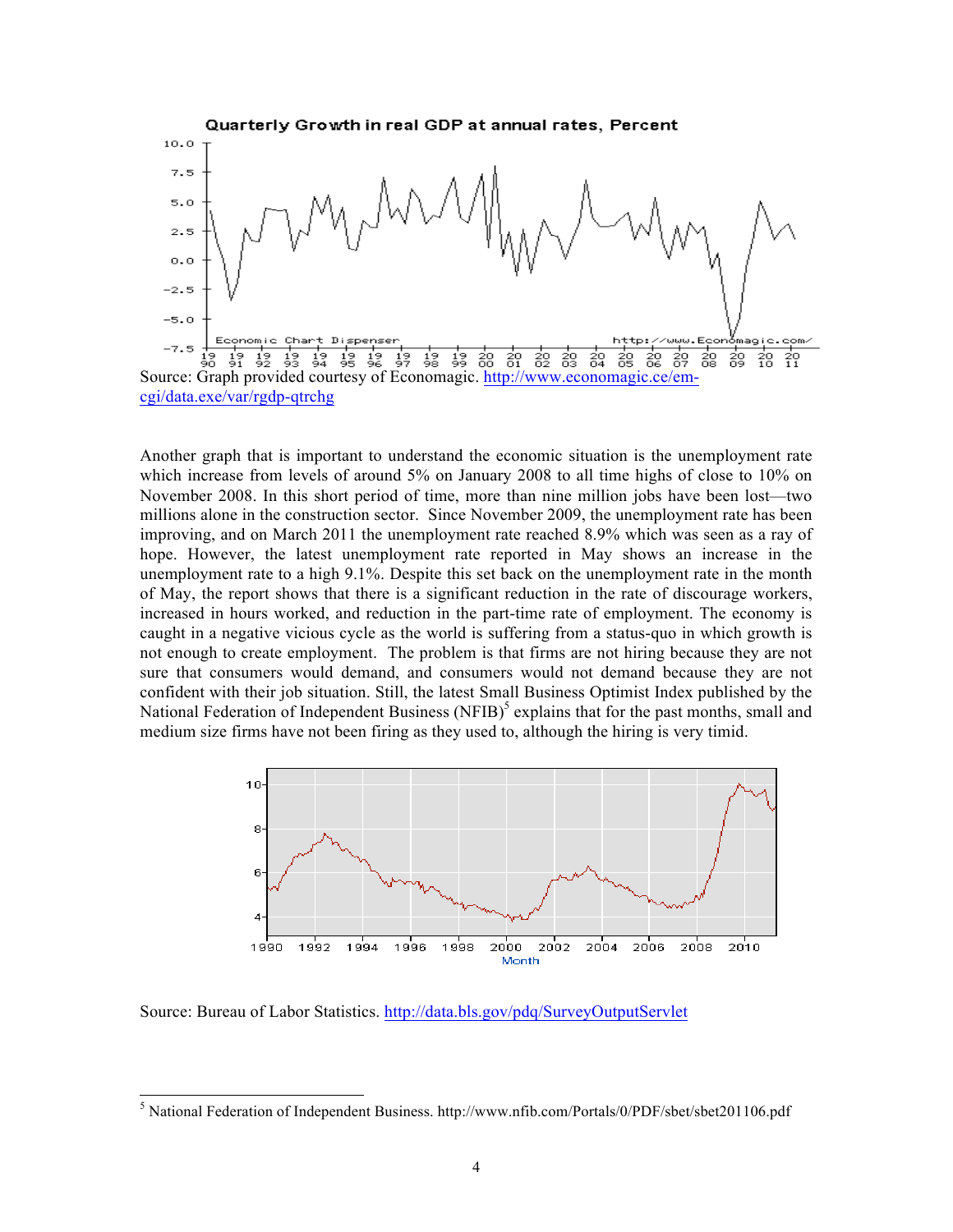Two world events of the past few months have triggered the change in the economic trend that the world is experiencing since the beginning of 2011. For starters, on March 11 Japan was hit by an earthquake and a tsunami which have had not only a dramatic human toll but also a negative economic effect worldwide due to the global parts-supply disruption. Also, March saw a number of revolutions in countries in the Middle East which have affected the supply and price of gas worldwide. Both these events have affected the economic recovery and the world is going to face a double dip recession.

## **Oil prices: Past, Present, and Future**

Every single bellicose conflict of the past 75 years has started as a political dispute that has used oil supply as hostage.<sup>6</sup> The first episode was in October 17, 1973 that led to the so-called First Oil Crisis that sent the world into a profound economic recession due to the increase in the price of oil that jumped from under \$10 a barrel to about \$40 a barrel measured in today's dollar. This time, members of the Organization of Arab Petroleum Exporting Countries (OAPEC) decided to stop shipping out oil to those countries that during the Yom Kippur War supported Israel in its conflict with Syria and Egypt. The second episode took place in January 1979—the Second Oil Crisis— due to political unrest in Iran ended with the Shah's reign and led to a reduction in production from 6 million barrels per day to 1.5 barrels per day with prices skyrocketing from \$40 to \$80 a barrel in today's dollars. The third episode was during the First (Persian) Gulf War, from August 1990 to February 1991, when the world suffered another increase in the price of oil. The beginning of the Afgan and Iraqi war was accompanied by a dramatic increase in the price of oil as represented in the graph below.



Source: Graph provided courtesy of Futuresource.com

Since February 2011, the world is experiencing a number of social revolts in the Middle East that are negatively affecting the price of oil. The civil unrest and "civil war" in Tunisia in February spilled over to other countries in the area such as Egypt and Libya whose societies—who are asking for a political change—are being oppressed by the national military. Governments in most of this countries are currently once again using oil supply as leverage; as a consequence the price

 $<sup>6</sup>$  It is not the purpose of this particular article to elaborate on the nuts and bolts of the relationship between conflict, oil</sup> price and economic slowdown per se. That might be the topic of a future article.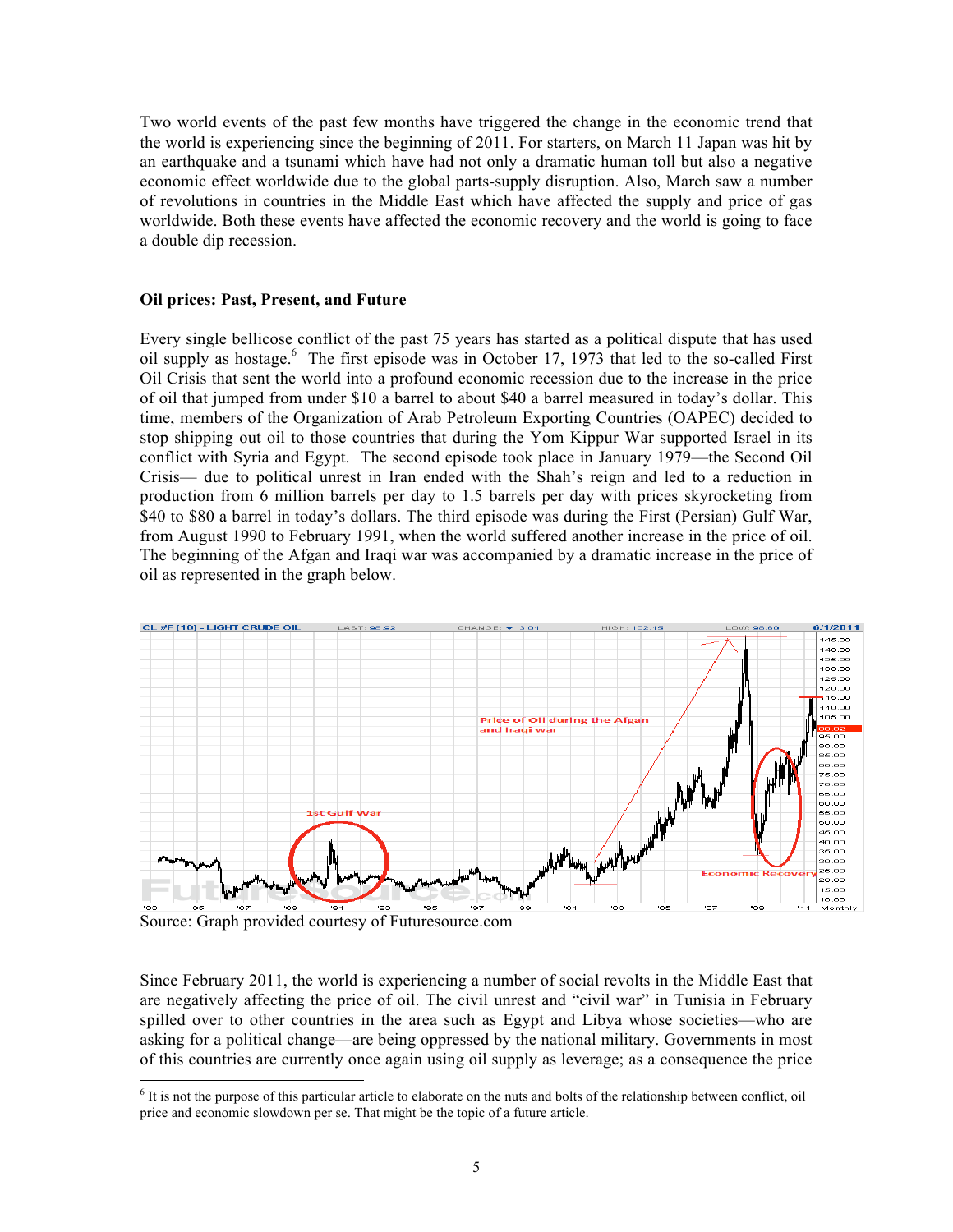of oil has suffered in increased in a matter of two months from levels of \$84 to close to \$115 a barrel. The price of oil in the last year is portrayed in the following graph. The situation has been such that some OPEC countries are willing to increase its production of oil in order to help reduce its price to calm down expectations on supply and future prices and help economic recovery.



Source: Graph provided courtesy of Futuresource.com

However, it is important to mention that the price of oil not only highly related to political and bellicose conflicts but also by the business cycle. When there is a recession, there tend to be less demand for oil which reduces the price, and when there is an expansion there is an increase in the demand; thus, there is an inverse relationship between demand and price.

History has shown that when the economy is growing or recovering from a recession there tends to be more demand for oil which pushes the price up and eventually becomes a drag on economic growth itself. In the case of the US, it is estimated that "the impact of crude oil on GDP generally assign about a 0.25% drop in U.S. GDP for every \$10 increase in crude oil."<sup>7</sup> It is important that when this drag takes place on the economy, it has been proven that there is a second effect in the transportation sector represented in the Dow Jones Transportation Average (DJTA).

The Dow Jones Transportation Average (DJTA) "is the most widely recognized gauge of the transportation sector. It is also the oldest index used today, even older than its more famous brother, the Dow Jones Industrials (DJIA). The Transportation Average was the first stock index developed by Charles Dow in 1884."<sup>8</sup> The graph below shows the evolution of the DJTA since 2008 to June 2011 which demonstrates that when oil prices decrease it is cheaper to drive trucks or fly planes. As a consequence, all 20 components of the DJTA trade higher.

 <sup>7</sup> VIX and More. "Chart of the Week." http://vixandmore.blogspot.com/2011/04/chart-of-week-crude-oiland-transports.html<br><sup>8</sup> Investing Answers. "Dow Jones Transportation Average." http://www.investinganswers.com/term/dow-jones-

transportation-average-djta-1302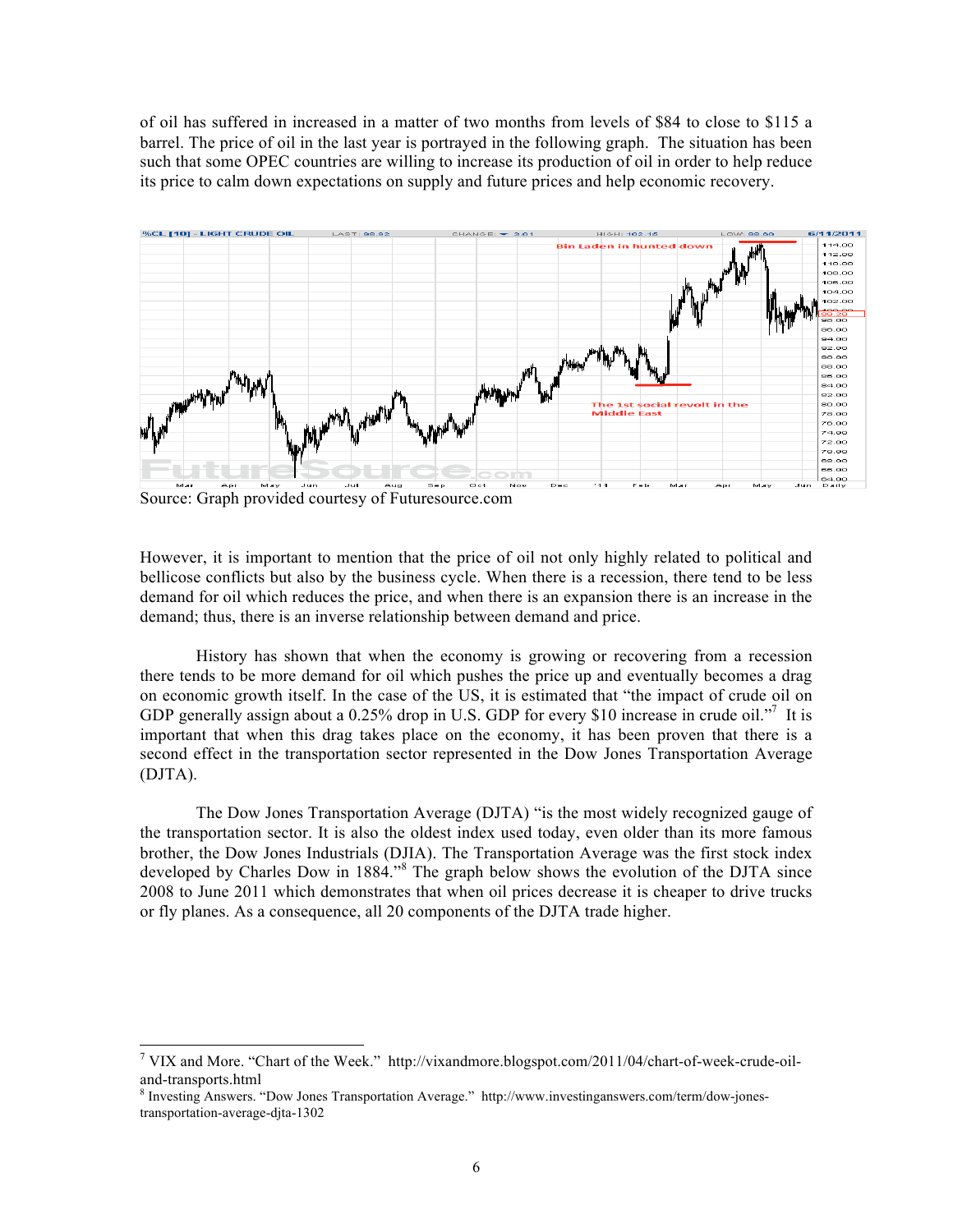

Source: Graph provided courtesy of CNN Money. http://money.cnn.com/data/markets/dowtrans/

## **Oil Producer Countries: Oil as a Political Tool for Economic Leverage**

On June  $8<sup>9</sup>$ , the Organization of the Petroleum Exporting Countries (OPEC)<sup>10</sup> was not able to reach an agreement to raise output production. In particular, it was reported that although Saudi Arabia<sup>11</sup> was inclined to and will increase production, Iran, Venezuela, and Algeria refused this proposal since they want to maintain the price of oil above \$100. In fact, "Saudi Arabian oil officials, backed by Kuwait and the United Arab Emirates (UAE), pressed other nations at the meeting on Wednesday for an increase of up to 1.5m barrels a day and to cut prices down to \$80 per barrel, in an attempt to calm market nerves."<sup>12</sup> The IEA urged on February, 2011 that oil production had to be increased in order to safeguard the economy recovery. The IEA announced that it was prepared use all tools available to increase oil production; a unilateral approach that has only been implemented twice. The first increase in stock took place in 1991 during the Iraqi war since Baghdad's invasion of Kuwait reduced production by 4.3m barrels per day. The second unilateral increase took place after Hurricane Katrina (2005) reduced production by 1.5 barrel per day. It is important to clarify at this point that there is a difference between the Brent Crude from the North Sea and the West Texas Intermediate, which are the two most important benchmarks in oil prices referred in news reports. Nonetheless, both prices trade closely. The table below shows a summary of the increase in the price of oil suffered in each of the conflicts mentioned.

<sup>&</sup>lt;sup>9</sup> The next OPEC meeting is scheduled for Dec. 14-15 in Vienna.<br><sup>10</sup> The OPEC was founded in September 1960 in Baghdad (Iraq) by five members: Iran, Iraq, Kuwait, Saudi Arabia and Venezuela. These founder members were joined by Qatar (1961), Indonesia (1962), Socialist People's Libyan Arab Jamahiriya (1962), the United Arab Emirates (1967), Algeria (1969), Nigeria (1971), Ecuador (1973), Gabon (1975) and Angola (2007). Some countries have suspended memberships for different reasons: Gabon and Indonesia. Currently, the Organization has a total of 12 Member Countries. There are a number of countries that are not OPEC members which contributes with their production to the world supply: Russia, the United States, China, Mexico, Canada, Norway, and Brazil.<br><sup>11</sup> In Saudi Arabia the cost of gas is only 12 cents per liter.

<sup>&</sup>lt;sup>12</sup> Peakoil. "OPEC fails to reach agreement on oil supply" June 9, 2011. http://peakoil.com/publicpolicy/opecfails-to-reach-agreement-on-oil-supply/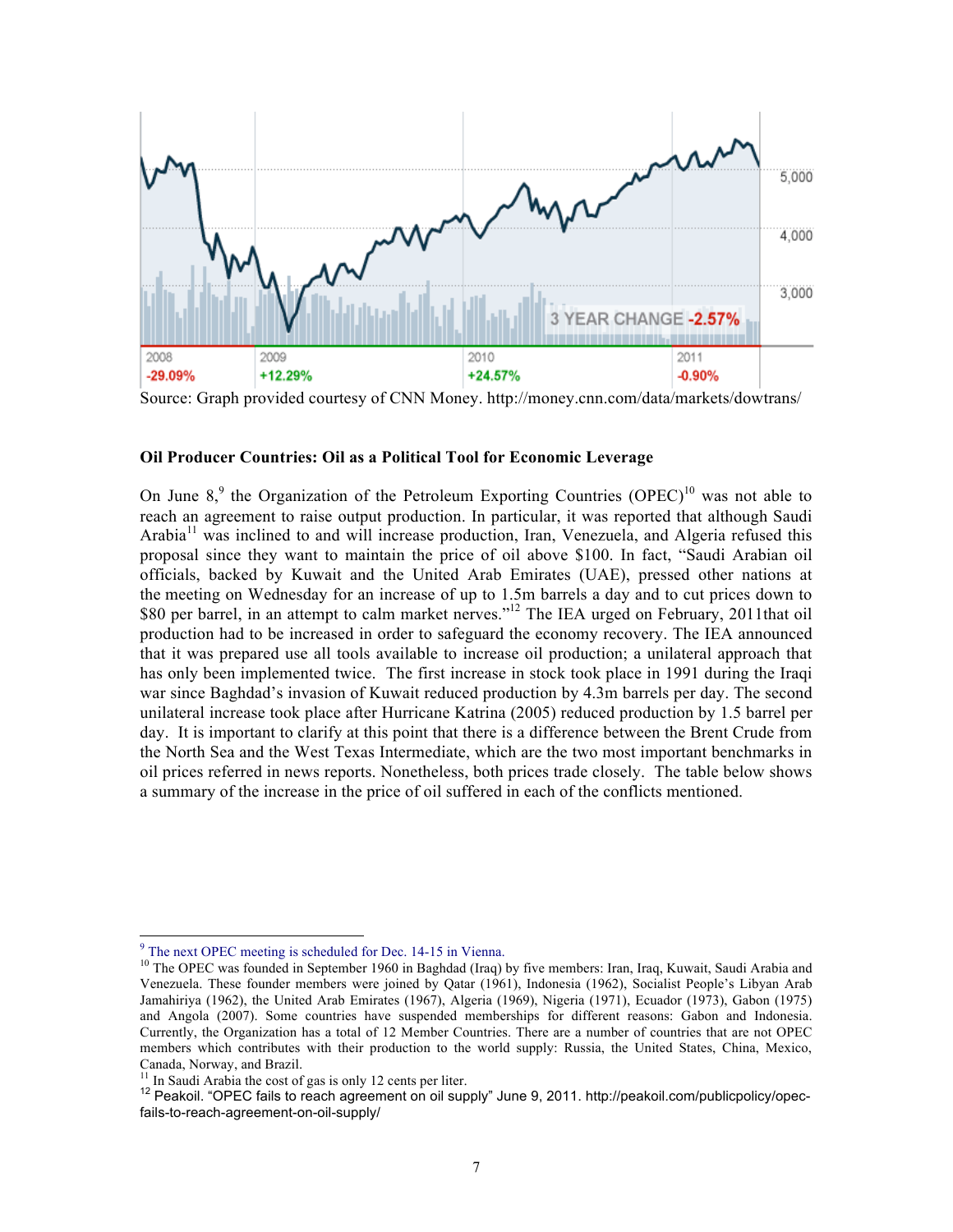| Event                                 | <b>Oil Price</b>   | <b>Time</b> |
|---------------------------------------|--------------------|-------------|
|                                       |                    | Frame       |
| $1st$ Oil Crisis in 1973              | From \$12 to \$40  | 6 months    |
| $2nd$ Oil Crisis in 1979              | From \$30 to \$80  | 2 months    |
| Persian Gulf War 1990                 | From \$20 to \$40  | 2 months    |
| Afgan and Iraqi War 2001 to November  | From \$20 to \$145 | 5 years     |
| 2009                                  |                    |             |
| Arab Spring Revolt 2011 from February | From \$84 to \$115 | 4 months    |
| to June                               |                    |             |

At the current high price of over \$100 a barrel, it is expected that OPEC cartel will get a benefit that can be estimated to reach \$1,000bn in exports revenues in 2011 which surpasses the record high obtained in 2008 when revenues reached \$990bn. Venezuela is against increasing production and lower price. There could be many political explanations, but there might be one economic reason. On the economic side, Venezuela has its fiscal budget set at \$40 per barrel, as the price of oil is in a strong uptrend; Chavez announced on April 22, 2011 that he was signing a decree by which if the price of oil reached a level between \$70 and \$90 per barrel, 80% of the oil revenues would go directly to the Fondo de Desarrollo Nacional. Further, if the price is between \$90-\$100 per barrel 90% will go to this fund, and if the price is over \$100 Chavez will transfer 95% of the revenues.13 This Fondo de Desarrollo Nacional has been created to finance different social proyects and the idea of signing this decree is to "incrementar el aporte fiscal y el aporte del recurso petróleo al desarrollo."<sup>14</sup> It is curious that just a few months ago, President Chavez was "poised to launch a bid to transform the global politics of oil by seeking a deal with consumer countries which would lock in a price of \$50 a barrel."<sup>15</sup> Chavez can make this proposal of fixing prices because this natural resource upon which the world economic growth depends is managed by a cartel. On the political side, it could be that Venezuela is using this extra money to finance a number of "regime change" in the area; for instance, it is believed that Hugo Chavez has somehow helped economically the election of Peru's new president.<sup>16</sup>

The main problem with oil production is that it is a limited natural resource upon which rest the social and political stability and economic performance of the world. Oil is a natural resource that is not affected by the free forces of market demand and supply; on the contrary, it is managed by a cartel. In this case, a cartel is a group of countries which produce oil that get together to set prices and quotas which might or might not satisfy demand. In general terms, in the US cartels of any sort are illegal, however internationally there are no limitations to cartel formation and this is the reason why the OPEC exists outside the US legislation. The OPEC—which supplies about 40% of global oil—has always been the most beneficiaries of high oil prices which systematically soar due to political turmoil in those same countries that own this resource. History has shown that many oil producers are using revenues obtained from a high oil prices to increase public spending to protect governments against social unrest. For instance, it was reported on March 6 that "Saudi security forces have detained at least 22 minority Shi'ites who protested last week against discrimination, activists said on Sunday, as the kingdom tried to keep the wave of Arab

<sup>&</sup>lt;sup>13</sup> El Nuevo Diario. "Chávez fortalece fondo social por subida precio barril petróleo," March 22, 2011.<br>http://elnuevodiario.com.do/app/article.aspx?id=239177

<sup>&</sup>lt;sup>14</sup> Iternational Business Times. "Chávez redistribuye ingreso extraordinario por precio crudo," March 22, 201.

http://mx.ibtimes.com/articles/12297/20110422/chavez-redistribuye-ingreso-extraordinario-por-precio-crudo.htm <sup>15</sup>Guardian. "Chávez seeks to peg oil at \$50 a barrel", April 3, 2006.

http://www.guardian.co.uk/business/2006/apr/03/venezuela.oilandpetrol

<sup>16</sup> El Comercio. "Ex funcionario de la OEA afirmó que Hugo Chávez financia a Humala", June 2, 2011.

http://elcomercio.pe/politica/768204/noticia-ex-funcionario-oea-afirmo-que-hugo-chavez-financia-humala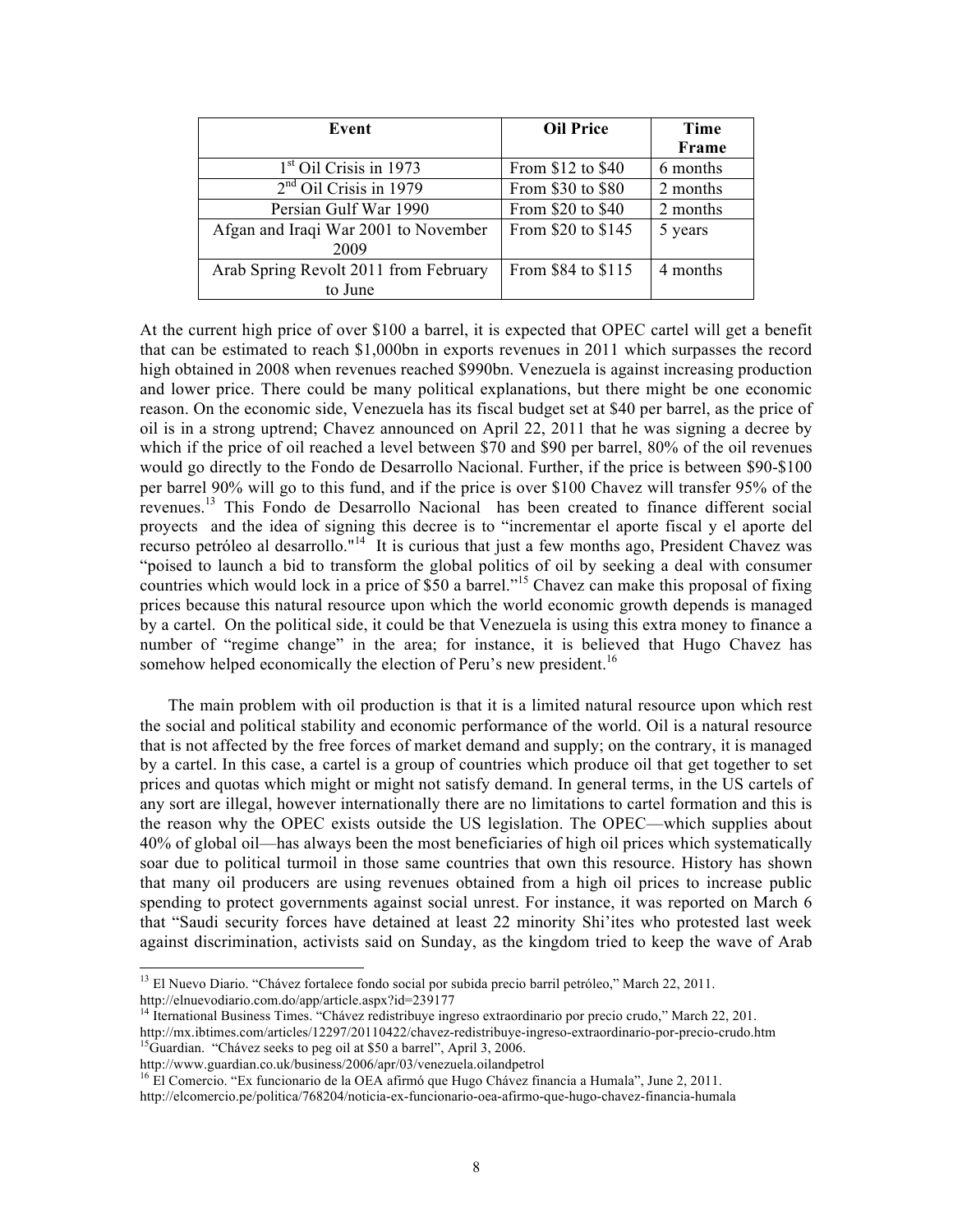unrest outside its borders."<sup>17</sup> However, the country that same week announced that the country enjoyed a balanced budget with the price of oil at \$84 a barrel; since the price of oil was well above \$100 a barrel the Saudi government declared a multiyear spending package of \$129 bn and is expected to spend about \$35bn in  $2011$ .<sup>18</sup>

Although, oil prices are reaching record highs, the US dollar is reaching record lows. As a consequence, oil producer countries are receiving "devalued" dollars which are now giving a lower purchasing power to those countries receiving them. This is the reason that explains that every time there is a drop in the value of the US dollar there is a movement that argues the need to price the barrel of oil in a basket of currencies. The purpose of this new proposal is to reduce the currency risk associated with the US dollar. The following graph shows the evolution of the US Dollar Index.



It is clear that oil is a source of economic revenue for countries but not only for those producing it, but for all countries because governments charge the price of oil with taxes which become government revenues: the price of oil paid at the pump represents the price of oil plus a series of taxes. In fact, the price of a barrel of oil was on June 10, 2011 \$99.26 per barrel which will mean that at the pump the price should be around \$2.36 per gallon; however, the average price in the US was  $$3.781<sup>19</sup>$ . What makes the difference can be explained by the effect of taxes. According to the Energy Information Administration the average retail price for a gallon of gas in the US was \$1.91 in 2000, and in April 2011 the average price was \$3.80. The table below shows the different percentage costs that contribute to the final price of oil at the pump.<sup>20</sup> This table shows that in 2011, only 69% of the \$3.8 paid at the pump is the price of oil. It is important to mention that the comparison between 2000 and 2011 shows that the cost of crude oil has increased from 48% to 69% which means a significant increase in real terms from \$0.91 to \$2.6. The costs of "Distribution and Marketing" and "Federal and States taxes" have both suffered a decrease in percentage terms and in real terms. However, the cost of refining cost and Profits have remained

US Energy Information Agency. "Gasoline and Diesel Fuel Update." http://www.eia.gov/oog/info/gdu/gasdiesel.asp <sup>20</sup> Energy Information Administration, "A Primer on Gasoline Prices," Energy Information Administration Prices, Brochure #: DOE/EIA-X040, May 2008. http://www.howstuffworks.com/framed.htm?parent=gas-

<sup>&</sup>lt;sup>17</sup> Before the Tape. "Social Unrest Spreading to Saudi Arabia," March 6, 2011. http://www.beforethetape.com/?p=424<br><sup>18</sup> Sylvia Pfeifer, Javier Blas and David Blair. "Opec set for \$1,000bn in export revenues," Financial T 2011.<br>http://www.ft.com/intl/cms/s/0/7fa28b96-5a2f-11e0-86d3-00144feab49a.html

price.htm&url=http://tonto.eia.doe.gov/cfapps/STEO\_Query/steotables.cfm?periodType=Annual&startYear=2005&sta rtMonth=1&endYear=2009&endMonth=12&tableNumber=9 (Accessed June 13, 2008)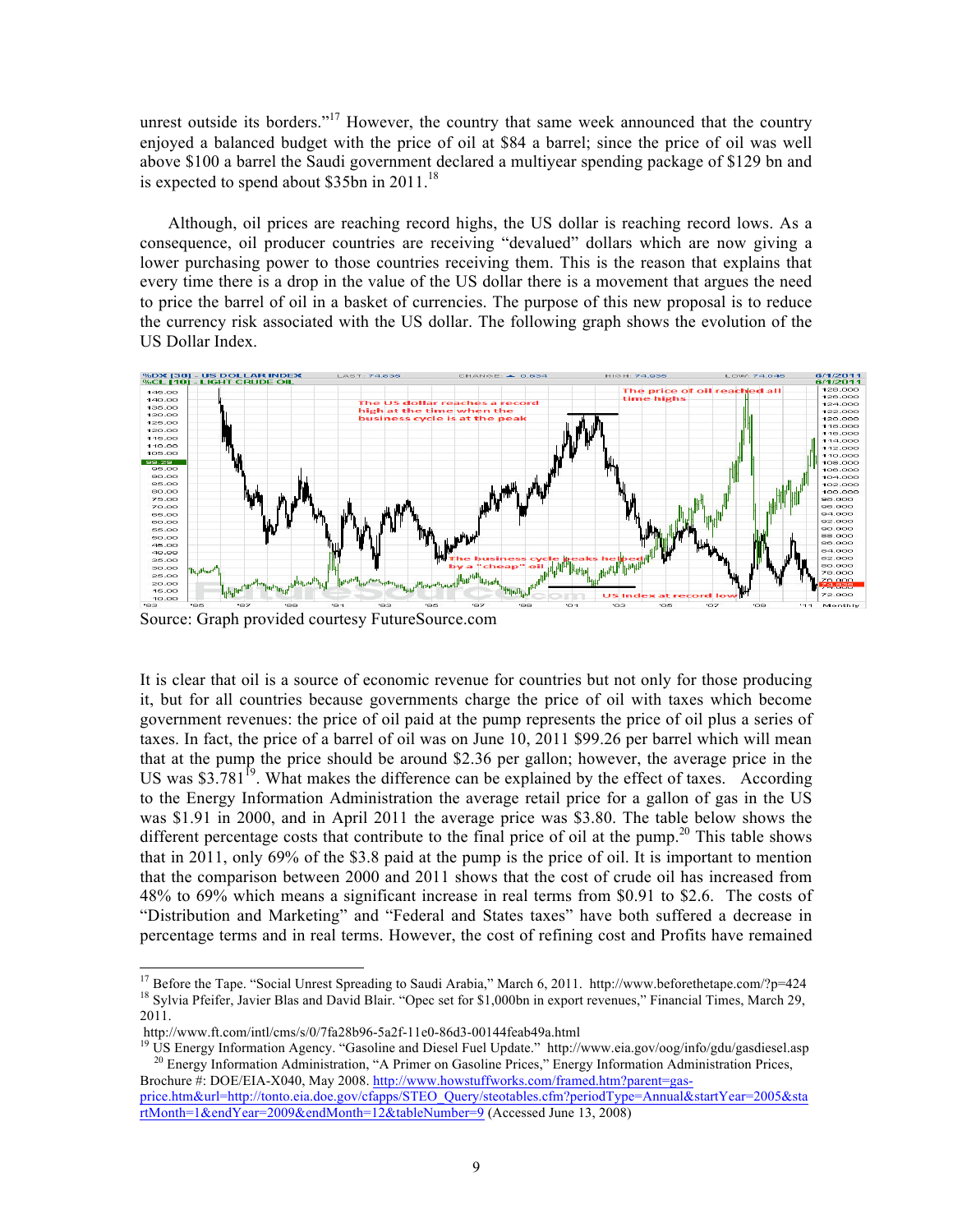at 16% but in real terms there has been a significant increase due to the increase in the price of crude oil. In 2000, taxes added up to 52% of the final price of gas (\$0.9936) and in March 2011 taxes represented 31% of the final price or \$1.178

|                                     | <b>2000</b>               | $2011^{2T}$               |
|-------------------------------------|---------------------------|---------------------------|
| Price of a gallon of gas at the     | \$1.91                    | \$3.80                    |
| pump                                |                           |                           |
| Distribution & Marketing            | $12\% \rightarrow $0.229$ | $5\% \rightarrow 0.19$    |
| <b>Refining Costs &amp; Profits</b> | 16%                       | $16\% \rightarrow $0.608$ |
|                                     | $\rightarrow$ \$0.3056    |                           |
| Federal & State Taxes               | $24\% \rightarrow$        | $10\% \rightarrow $0.38$  |
|                                     | \$0.4585                  |                           |
| Crude Oil                           | $48\% \rightarrow$        | $69\% \rightarrow$ \$2.6  |
|                                     | \$0.9168                  |                           |

By the same token, the price of oil is exorbitant in the European Union where curiously the price of crude oil is by far less than total taxes. In fact, the table below shows that in 2003 total taxes represented an impressive 65.5% of the final price of gas at the pump, and in 2007, total taxes represented 51.8%. The table below compares the price of oil before taxes as well as all the taxes that are charged in 2003 and  $2007$ .<sup>22</sup>

| <b>Price in Euros</b>             | 2003    | 2007    |
|-----------------------------------|---------|---------|
| <b>Total Price with all taxes</b> | €0.8169 | €1.0486 |
| <b>Price BEFORE TAXES</b>         | 0.3005  | 0.5048  |
| VAT                               | 0.1127  | 0.1446  |
| Special taxes Hydrocarbon         | 0.3797  | 0.3750  |
| Special taxes retail sales        | 0.0243  | 0.0240  |
| <b>TOTAL TAXES</b>                | 0.5354  | 0.5436  |

## **Final Words**

The world is addicted to oil and this addiction must end as soon as possible. According to the latest studies it has been calculated that worldwide consumption will increase by 1.4 million barrel a day in 2011 to average 89.4 million a day. Between 2000 and 2005, there has been an increased in the demand by 7.3 million barrels per day and between 2005 and 2007 the increase has been 1.4 million barrel a day.<sup>23</sup> The table below shows a detailed analysis in consumption from 1980 to  $2011<sup>24</sup>$  and shows that the US has been the block which the lowest increase in consumption while Asia shows an impressive increase of 165.4%. In fact, the study shows that China has increase its demand for oil an extraordinary 371.6% in the last twenty years making it the country with the highest increase in demand in the entire world. However, this demand represents a period of time when China has just beginning to join the free market and when the full estimated population of China—1.3 billion—is not still fully integrated. Just imagine what

<sup>&</sup>lt;sup>21</sup> US Energy Information Agency. "Gasoline and Diesel Fuel Update."

 $h_{\text{th}}$  =  $\frac{1}{\text{cm}}$  =  $h_{\text{th}}$  =  $h_{\text{th}}$  =  $h_{\text{th}}$  =  $h_{\text{th}}$  =  $h_{\text{th}}$  =  $h_{\text{th}}$  =  $h_{\text{th}}$  =  $h_{\text{th}}$  =  $h_{\text{th}}$  =  $h_{\text{th}}$  =  $h_{\text{th}}$  =  $h_{\text{th}}$  =  $h_{\text{th}}$  =  $h_{\text{th}}$  =  $h_{\text{th}}$  =  $h_{\text{th}}$  =  $h$ 

 $2$  El Blog Salmon. "El reparto de Impuestos en el Coste de la Gasolina." http://www.elblogsalmon.com/indicadores-yestadisticas/el-reparto-de-impuestos-en-el-coste-de-la-gasolina<br><sup>23</sup> Econobrower. "Lower oil Prices'" May 8, 2011.

http://www.econbrowser.com/archives/2011/05/lower\_oil\_price.html

<sup>&</sup>lt;sup>24</sup> Index Mundi. "Crude Oil Consumption by Year."

http://www.indexmundi.com/energy.aspx?region=eu&product=oil&graph=consumption